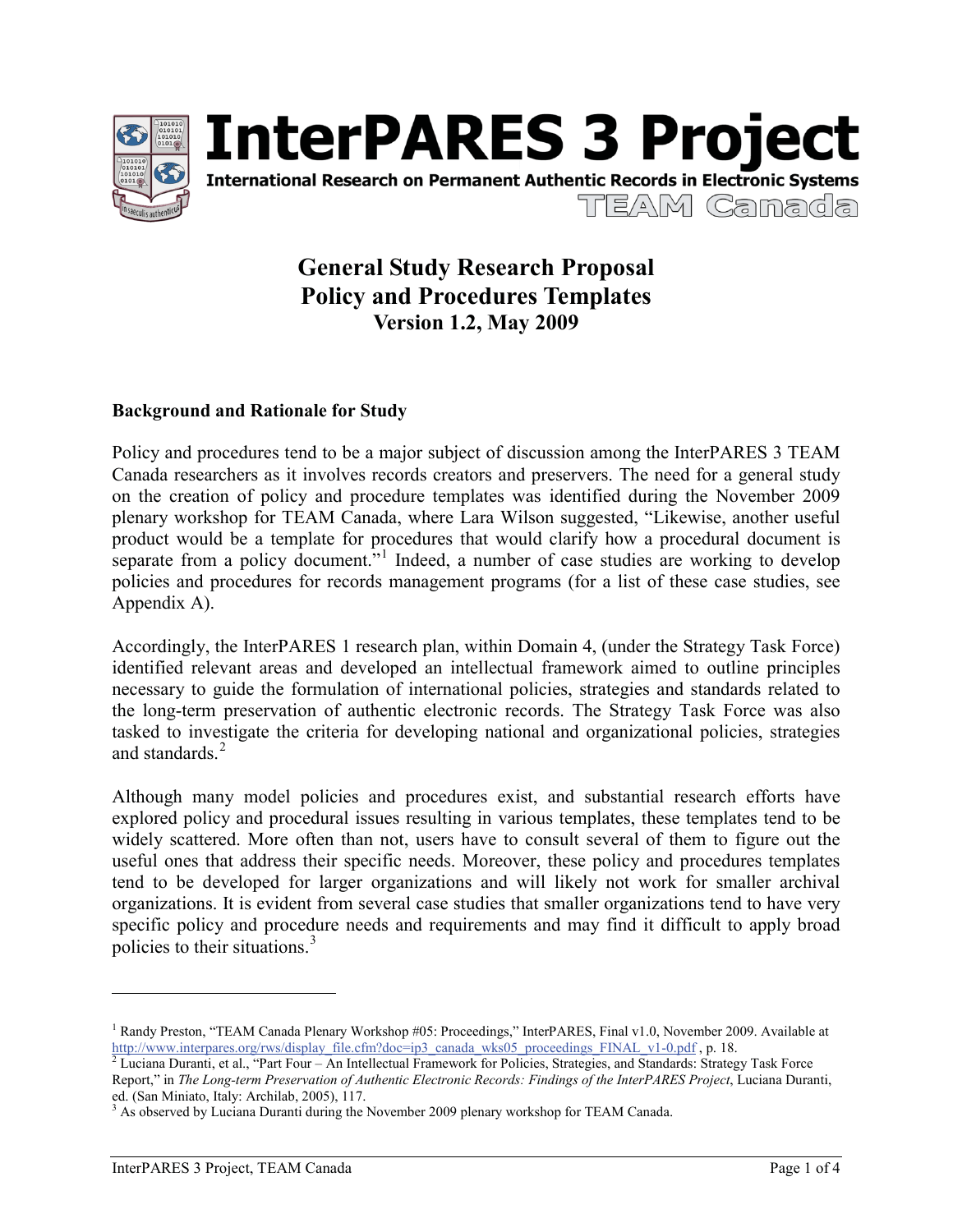Given the above, and on the basis that any solution to digital preservation problems are mostly situation specific, it is crucial to develop scalable policy and procedures templates that will suit the needs of small- and medium-sized archival organizations while relying on established intellectual frameworks. This will also meet the InterPARES 3 Project's goal, which aims to:

[...] enable small and medium sized public and private archival organizations and programs, which are responsible for the digital records resulting from government, business, research, art and entertainment, social and/or community activities, to preserve over the long term authentic records that satisfy the requirements of their stakeholders and society's needs for an adequate record of its past; $4$ 

# **Research Objectives**

The research will intend to:

- 1) Provide a set of generic policy and procedure templates for the management and preservation of both digital and analogue records that account and conform to the specified criteria in the InterPARES 1 Strategy Task Force report on policy and other such InterPARES policy guidelines.
- 2) Create tailored model policy and procedures templates for different categories and types of archival organizations or functions (e.g., academic, financial, administrative, cultural, etc.).
- 3) Bring both new and existing policy and procedure templates (that are scattered but relevant) under one source while pointing potential users to it for easy access.
- 4) Provide a solid foundation and guidance for other InterPARES case studies to build upon when developing tailored policy and procedures for test-beds. For example, a model policy and procedures template from this study could have easily been adopted or adapted to suit the new digital preservation policy for the British Columbia Institute of Technology Archives case study  $(CS01)^5$ ; thus avoiding the daunting task of creating a new digital preservation policy and procedures from scratch for test-beds.

# **Research Methodology**

 $\overline{\phantom{a}}$ 

The principal methodology for the proposed study shall be desk research, involving a search for existing policy and procedures documents. Using the criteria in the InterPARES Strategy Task Force report on policy development and other such InterPARES policy guidelines, the literature

<sup>4</sup> Luciana Duranti, "Organizational Policy: Project Goal," InterPARES 3 Project, TEAM Canada (v2.0, December 2007, Updated September 2008). Available at http://www.interpares.org/display\_file.cfm?doc=ip3\_organizational\_policy\_v2-0.pdf.<br><sup>5</sup> See Corinne Rogers, "Case Study 01 – British Columbia Institute of Technology Archives (BCIT) - Policies

Preservation of Digital Records: Workshop 05 – Update on Development of Procedures for BCIT Policy 6703," InterPARES 3 Project, TEAM Canada (v1.1, November 2009). Available at

http://www.interpares.org/rws/display\_file.cfm?doc=ip3\_canada\_cs01\_wks05\_procedures\_update\_v1-1.pdf.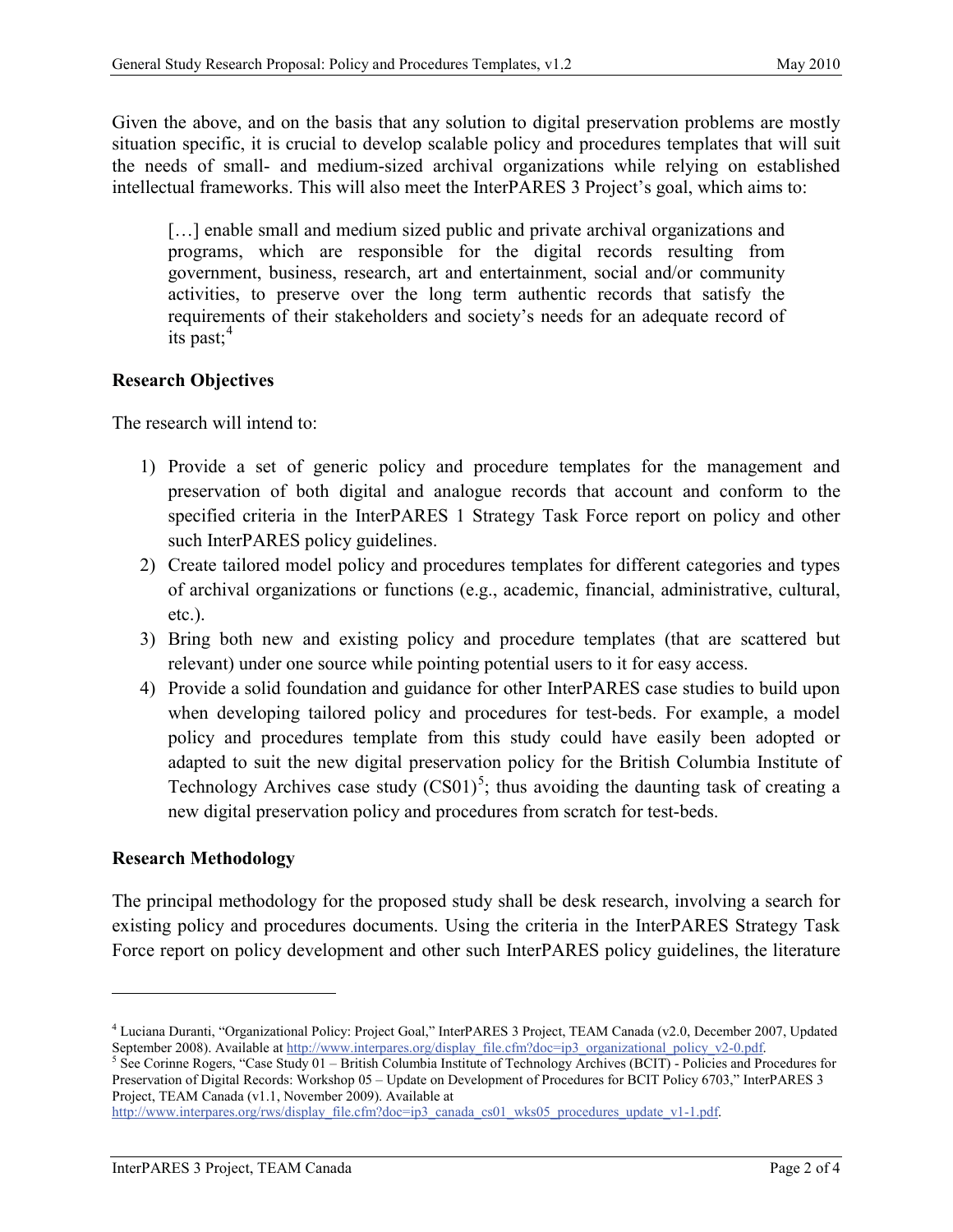review shall analyze the policy and procedures to examine the sort of information they include and how they match up with the InterPARES and other relevant criteria.

#### **Plan of Action**

| <b>Activities</b>                                                                                                       | <b>Proposed Target Dates</b>             |
|-------------------------------------------------------------------------------------------------------------------------|------------------------------------------|
| 1. Presentation of research proposal on general study on<br>policy and procedures templates                             | <b>TEAM Canada Plenary</b><br>Workshop 6 |
| 2. Literature review of existing policy and procedures<br>templates                                                     | <b>July 2010</b>                         |
| 3. Presentation of findings based on literature review,<br>recommendations and draft policy and procedures<br>templates | Team Canada Plenary<br>Workshop 7        |

#### **Research Team**

Lead investigator: Sandie Bradley Research Assistants: Patrick D. Ansah, Yolanda Bustos and Harrison W. Inefuku

# **Dissemination Activities**

- Conferences:
	- o ARMA Canada (2011)
	- o Others, TBD
- Downloadable templates from the InterPARES Web site